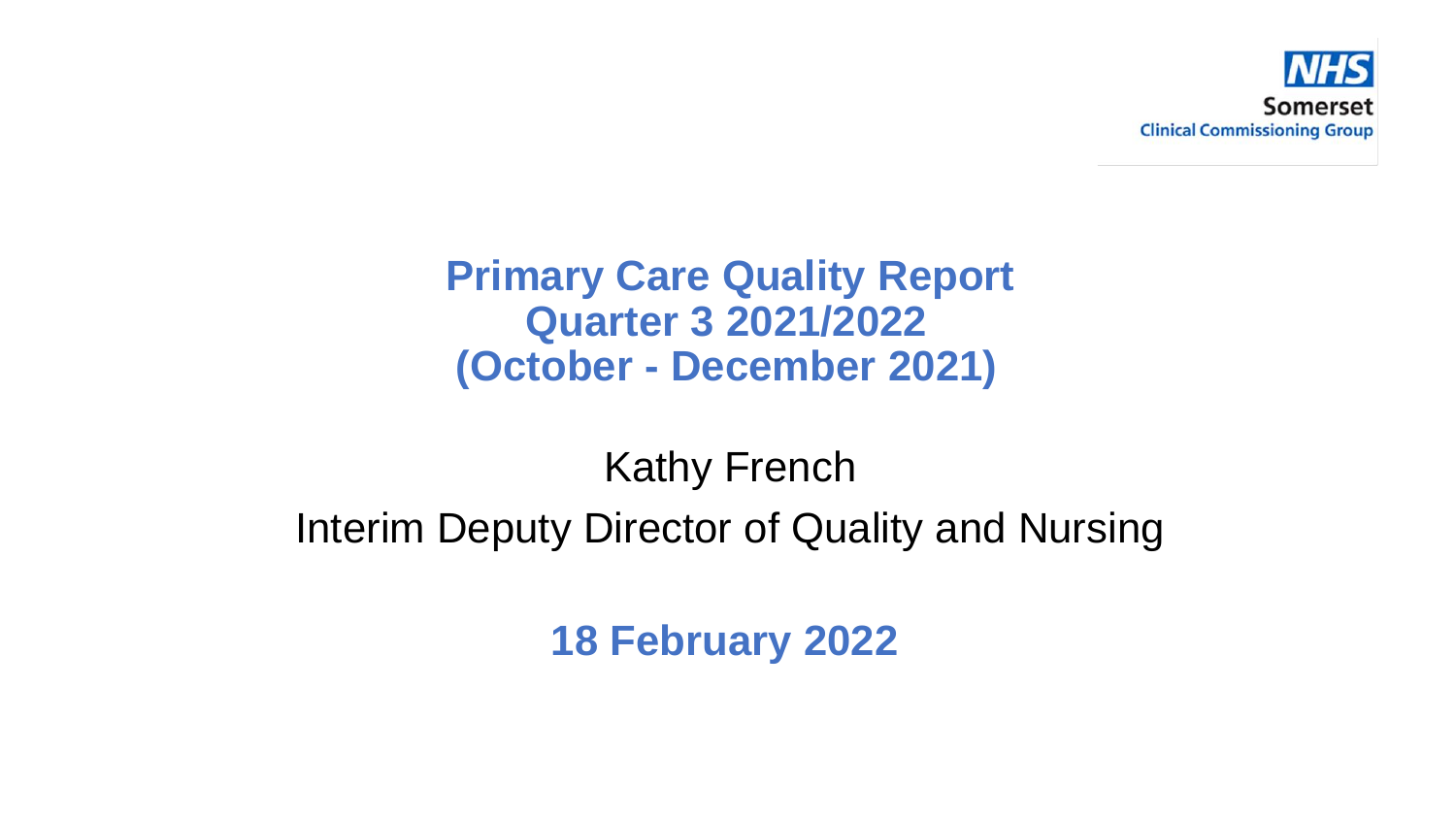

#### **Number of contacts received relating to primary care – by Quarter**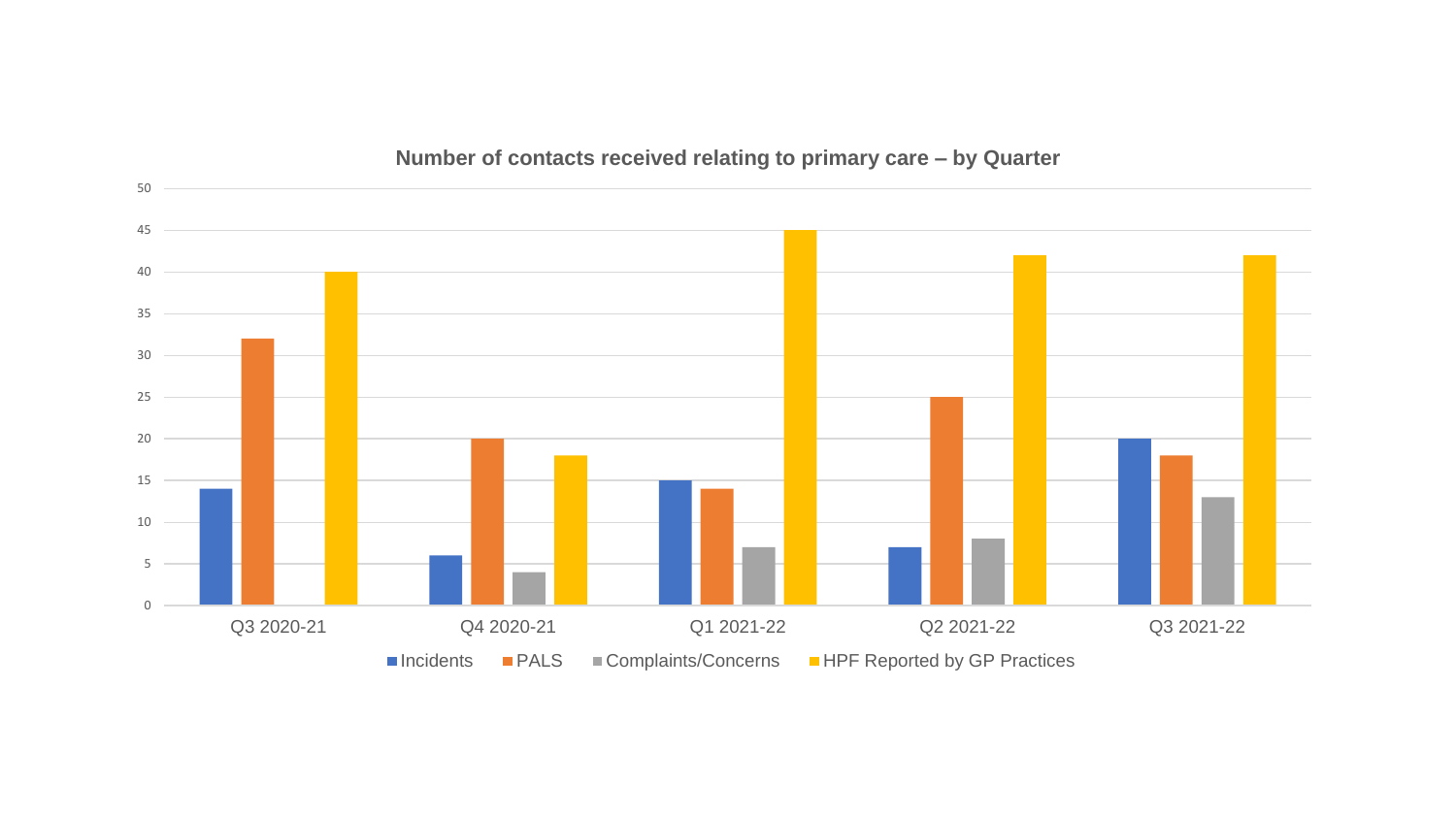#### **Incidents, Patient Advice and Liaison Service (PALS), Complaints – Quarter 3**

**PALS Contacts:** the PALS team continued to receive enquiries from patients who were experiencing difficulties with accessing a GP, including face to face appointments

**Healthcare Professional Feedback**: the majority of feedback received in Quarter 3 continued to relate to poor documentation and/or communication issues, including the quality and/or timeliness of discharge summaries. New national guidance has recently been published which stipulate requirements for providers to improve their discharge processes. The CCG Quality Team are writing to the Medical Director for the merged trusts, stressing the need for a system wide Quality Improvement project to improve discharge summaries.

**Complaints/concerns:** issues ranged from access to a GP for a deaf patient, lack of face-to-face appointments, delays with referrals being made to secondary care and delays with accessing routine services. One formal complaint identified a potential patient safety issue with data entry on the EMIS clinical system and the CCG undertook to share the learning with all GP practices in Somerset and the CCG Digital Team have escalated the matter to EMIS

**Incidents:** the increase in the number of incidents relating to primary care was mainly due to a catch up exercise to formally record incidents that occurred following the closure of the practice in Somerset in August 2021. However there was also an incident relating to inappropriate storage of specimens which was followed up and addressed by the Infection Prevention Control and Medicines Management teams.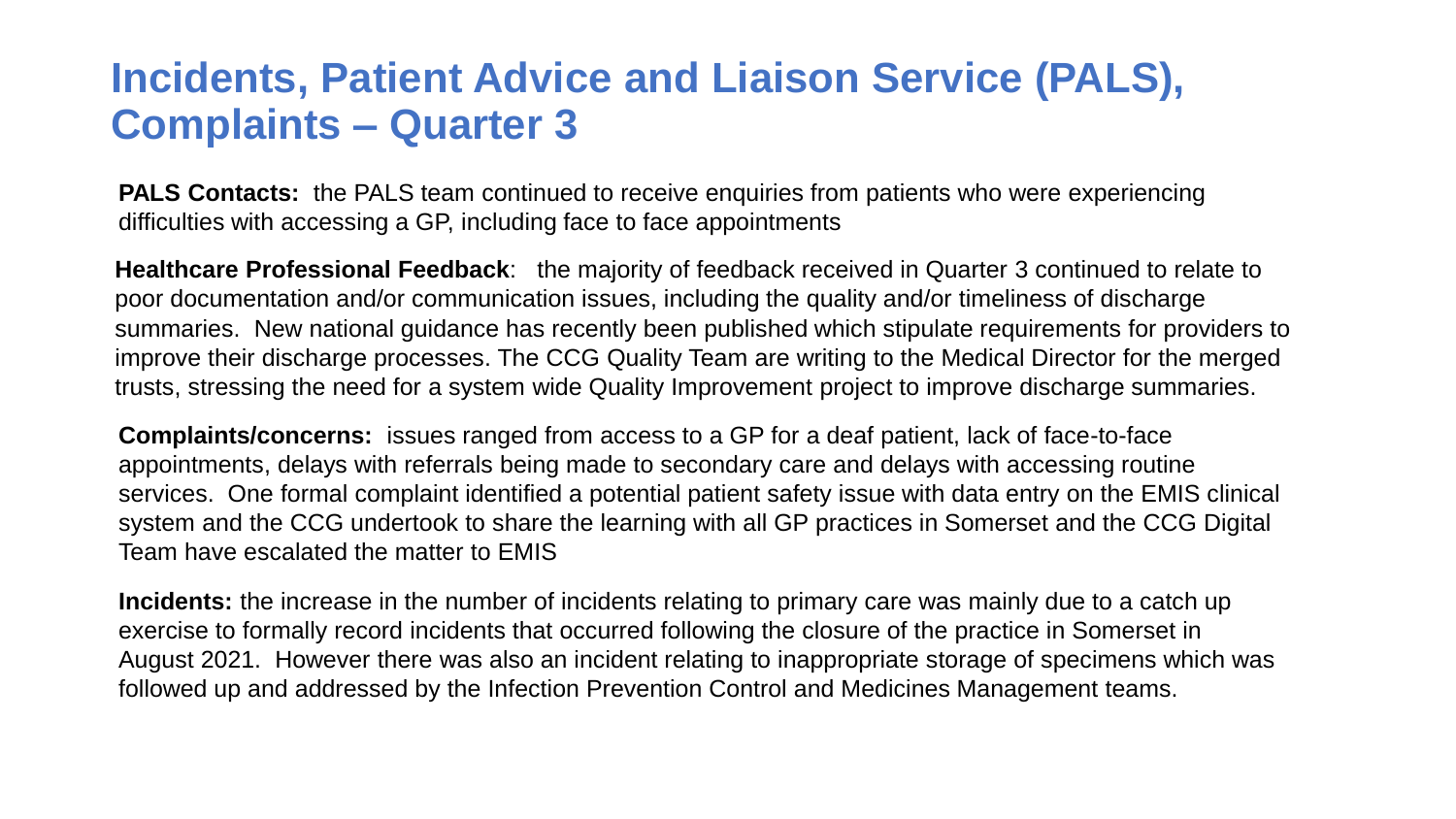#### **PCN Lead Nurse Role Quality Improvement Project**

- Two of the PCN Quality Lead roles have evidenced improvements in relation to Proxy Digital Access and Learning Disabilities (LD) Annual Health Checks:
	- Proxy Digital Access: working with Care Home Managers, Pharmacist and Digital Outreach Team, two care homes were given proxy digital access to patient records (32 residents). This has resulted in a reduction in short-notice, on-the-day emails and telephone calls into the practice, improving medicines management. Access to test results has improved patient safety, clinical effectiveness and overall communication. Next steps for this Quality Improvement project is to includes a high demand user with the aim of further reducing pressures on primary care services
	- LD Annual Health Checks: alerts have been added to EMIS records and a data review of the 504 LD registered patients initiated. Changes made already showing a reduction in DNA (Did Not Attend) which is a significant issue with this cohort of patient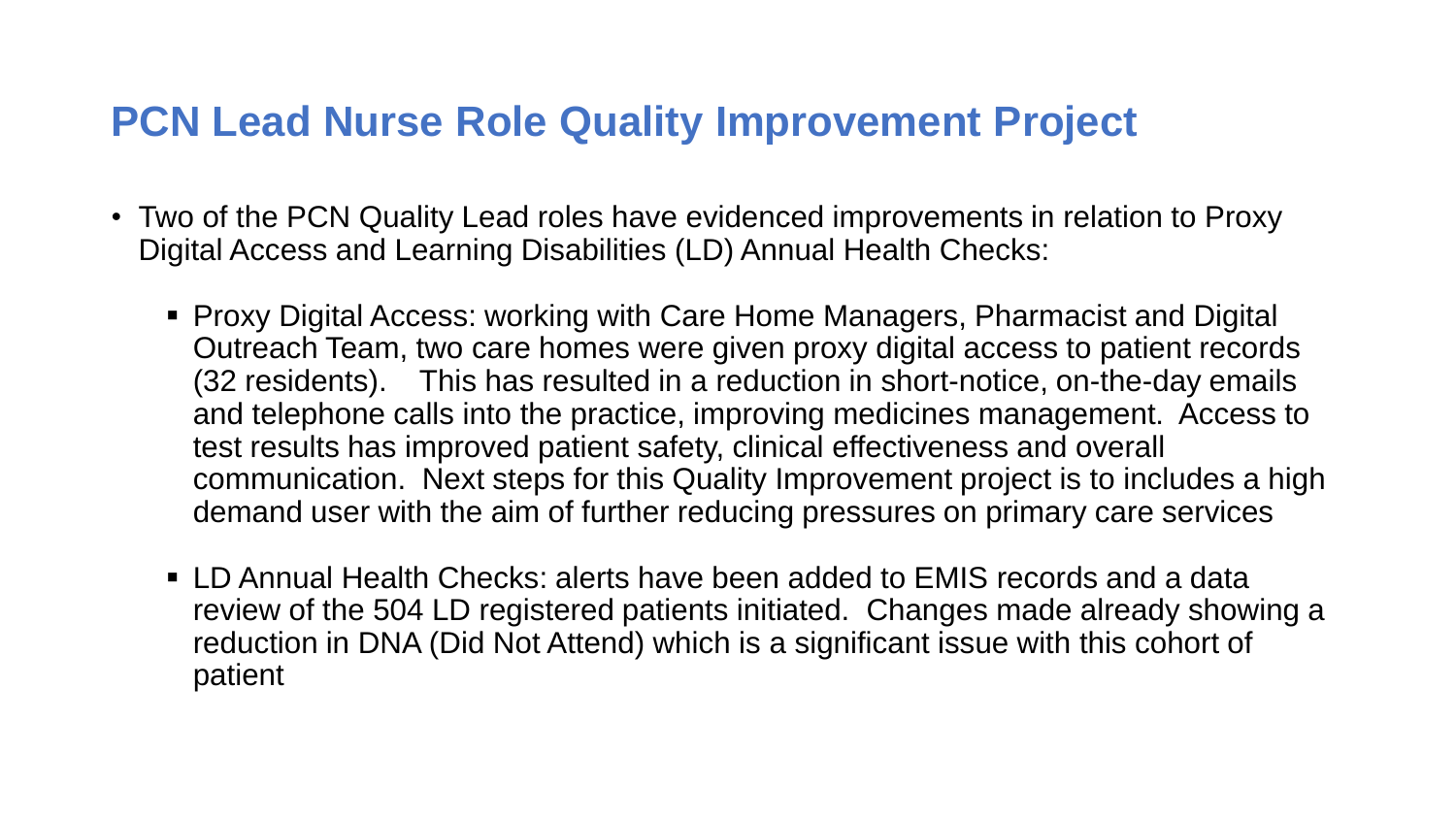# **Primary Care Quality Team Activities**

- Recruitment to the Primary Care Quality Lead role is ongoing. This role was not recruited to therefore Primary Care Quality nurse will undertake role until end June 2022.
- Collaborative working with Primary Care Commissioning and team continues , with support to GP Practices and visits.
- PCN support and Quality Improvement (QI) development continues and includes:
- Delivery of Bronze training for primary care, PCN and CCG staff. Provide leadership to the QI Lead Nurse projects to include; digital proxy access; home monitoring of hypertension; Learning Disabilities (LD) annual health checks; development of Multi Disciplinary Teams 's (MDT) Care Home rounds.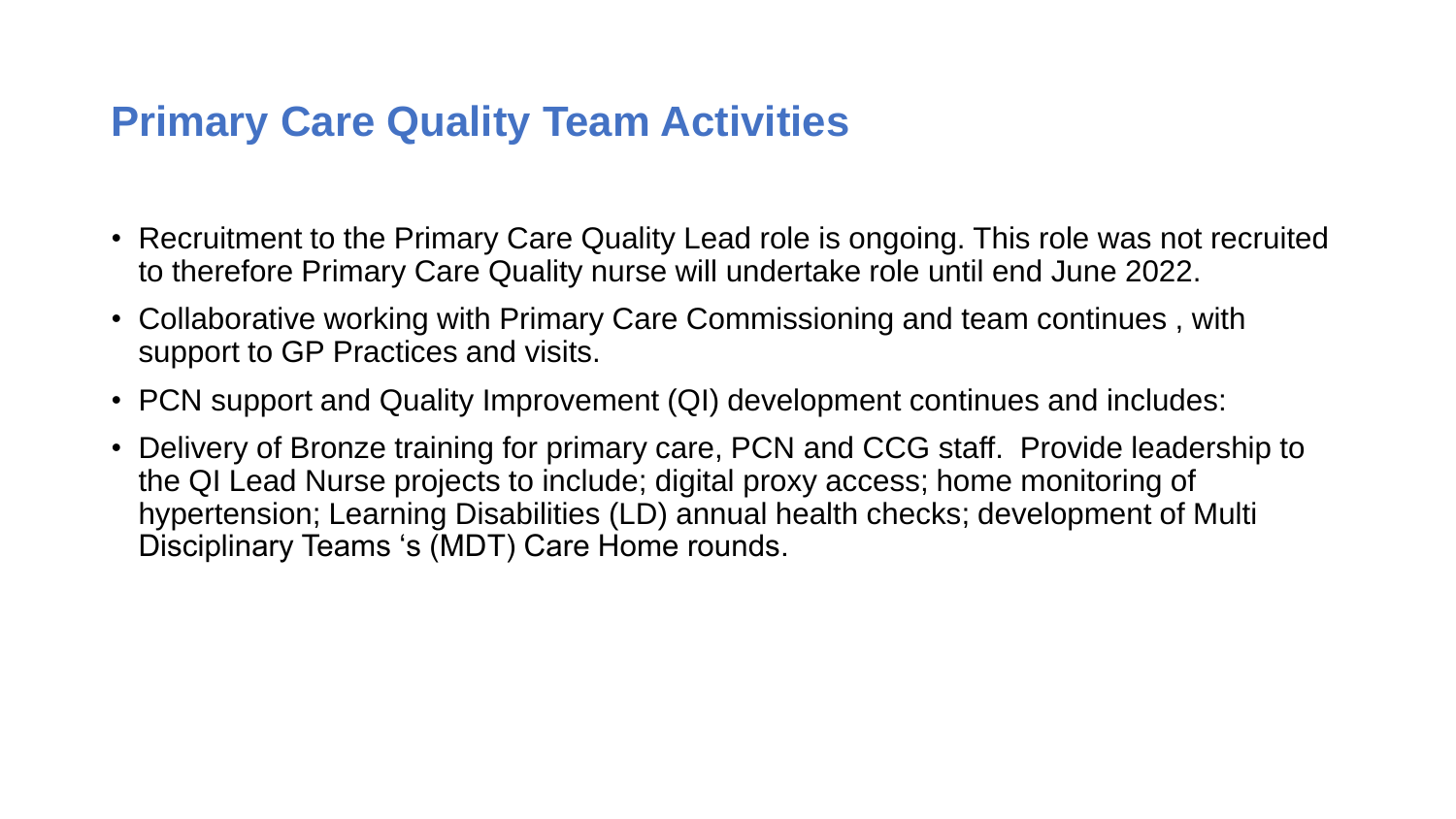#### **Wider Quality and Nursing Directorate Activities**

The CCG Infection Prevention & Control (IP&C) Team updated the NHS Outbreak Portal with information received from the submitted IIMARCH Forms. Community transmission appeared to be the main cause rather than transmission within the practice.

- Face to Face IP&C education and training continued within primary care. There were 25 practice representatives who attended the IP&C Leads meeting where they were provided with updates in clinical waste management and the latest published COVID-19, Methicillin Resistant Staphylococcus Aureus (MRSA) and Invasive GAS guidance. Colleagues were also presented with new Personal Protective Equipment (PPE) and cleaning audit tools, specifically designed by the CCG IP&C Team for primary care use.
- An IP&C Primary Care network has been set up by NHS England/Improvement so that IP&C Leads can network and discuss how to support primary care providers. Audit tools, good practice guides and IP&C Link Practitioner/Leads Job Descriptions will be shared amongst the group going forward, with the goal to create South West resources.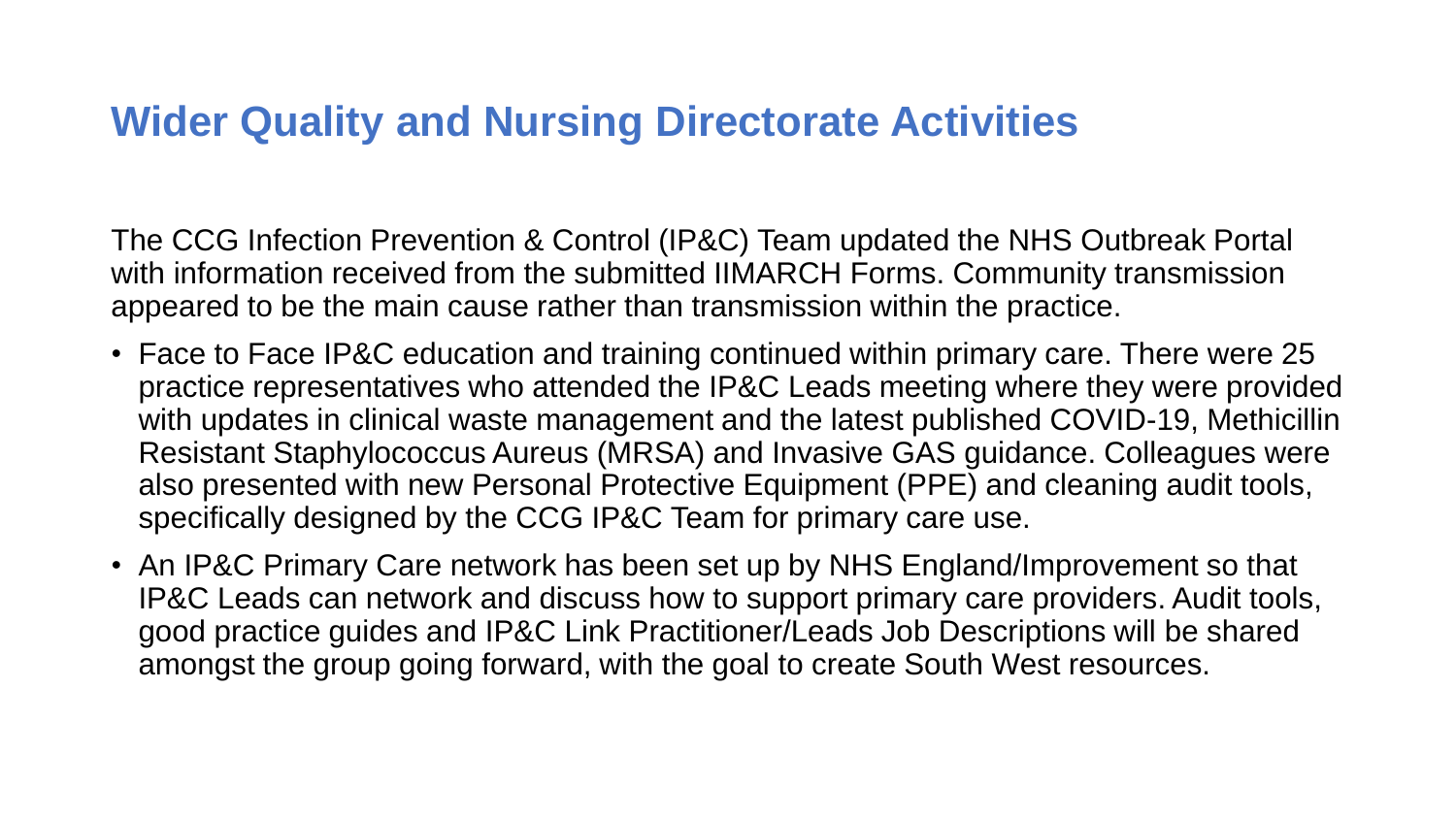# **Care Quality Commission (CQC) Update**

- Burnham and Berrow: support from the CCG Quality Team and Commissioning Team continues. The practice has devised an action plan to address access issues
- Frome Medical Centre: the Medicines Management team have provided support to the practice
- The CQC Lead Inspector for Primary Care confirmed there were no planned Somerset Primary Care CQC Inspections planned for December 2021, January or February 2022
- The 2 weekly CQC update meeting is changing to a monthly update from January 2022